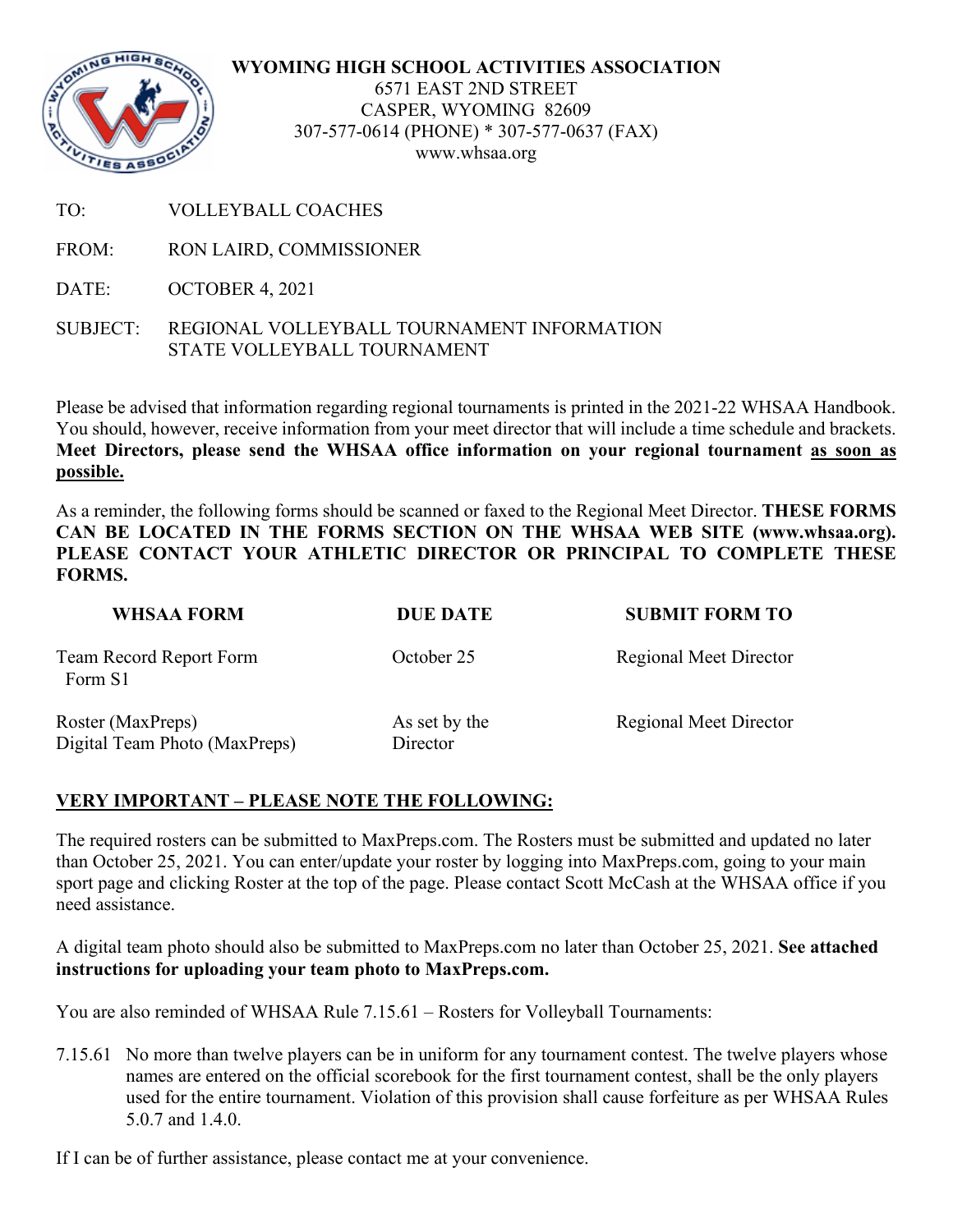# **Photo Uploading Instructions**



To upload your team photo **(We accept .jpg images up to 5MB in size. Image must be in square or landscape orientation)**, login to your MaxPreps account, go to your sport's home page (in this case it is Powell's Volleyball). Click on the Photo button under the Mascot & Team Photo section. The following window will open, click Browse to find the team photo on your computer, Click Submit.

| <b>Upload Team Photo</b>                                                                                                               |  |
|----------------------------------------------------------------------------------------------------------------------------------------|--|
| We accept .jpg images up to 5MB in size. Image must be<br>in square or landscape orientation.                                          |  |
| PHOTO<br><b>EZANNI</b>                                                                                                                 |  |
| No file selected.<br>Browse                                                                                                            |  |
| Note: This photo will display on your team page and<br>the full resolution image will be available for download<br>by any public user. |  |
| <b>Submit</b><br><b>Delete</b>                                                                                                         |  |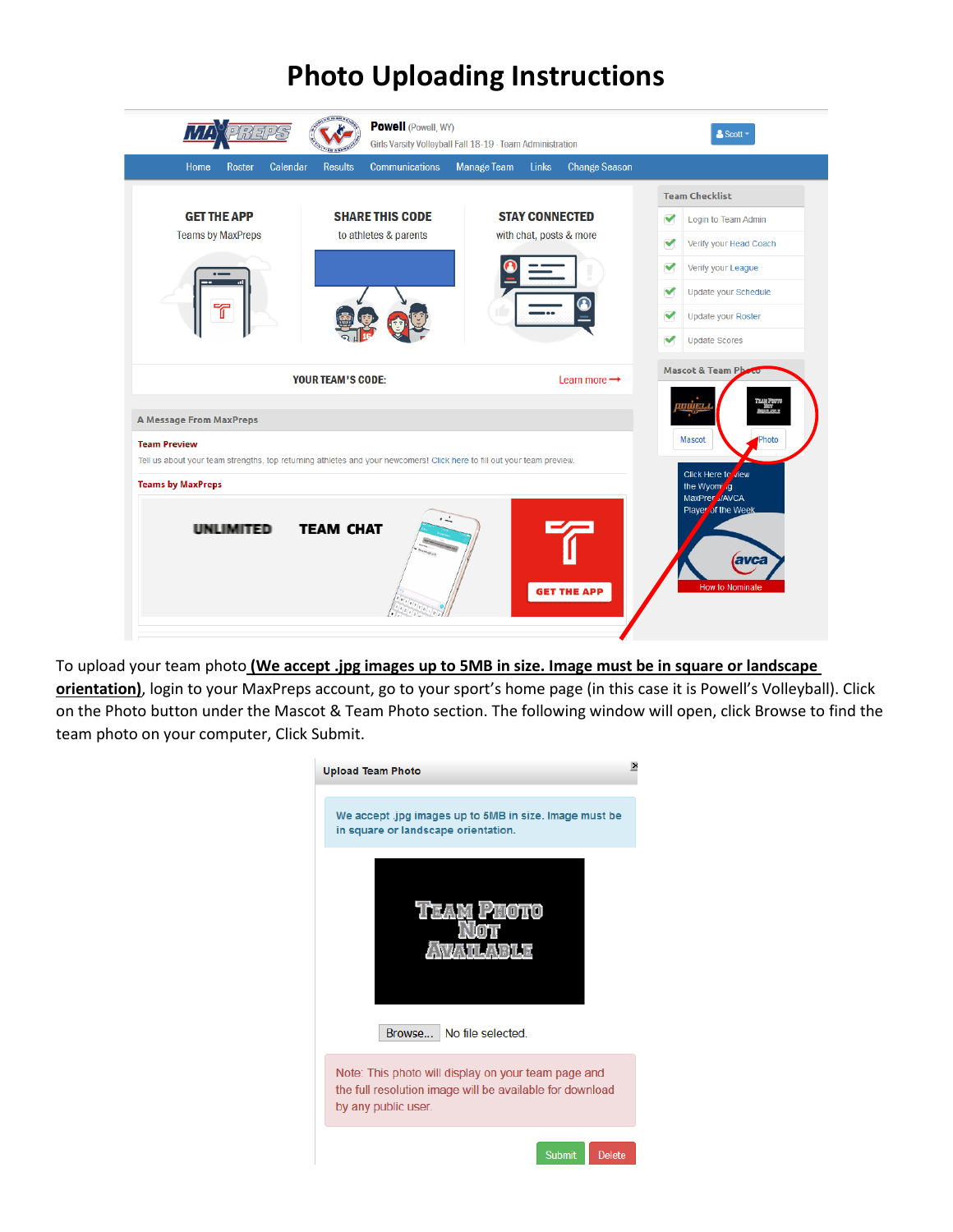

**WYOMING HIGH SCHOOL ACTIVITIES ASSOCIATION** 6571 EAST 2ND STREET CASPER, WYOMING 82609

#### **REGIONAL VOLLEYBALL TOURNAMENTS**

**OCTOBER 29-30, 2021**

# **CLASS 1A EAST REGIONAL @ BUFFALO CLASS 1A WEST REGIONAL @ LANDER Meet Directors: Jennifer Betz & Ryan Mader Meet Directors: Ann Wille & Serol Stauffenberg**

 ${Quality 4}$  {Qualify 4}

- Hulett Glendo Dubois Ecampment Kaycee Guernsey-Sunrise Meeteetse Farson-Eden Midwest **H.E.M.** Ten Sleep Little Snake River Upton Lingle-Ft. Laramie Saratoga
- Arvada-Clearmont Chugwater Chugwater Burlington Cokeville<br>
Hulett Clearmont Glendo Dubois Desempine Rock River Southeast

#### \* \* \* \* \* \* \* \* \* \* \* \* \* \* \* \* \* \* \* \* \* \* \* \* \* \* \* \* \* \* \* \* \* \* \* \* \* \* \* \*

## **CLASS 2A EAST REGIONAL @ TONGUE RIVER CLASS 2A WEST REGIONAL @ LANDER Meet Director: Steve Hanson Meet Directors: Max Mills & Serol Stauffenberg**

 ${Qualify 4}$   ${Qualify 4}$ 

Wright

Big Horn Glenrock Greybull Big Piney Moorcroft Niobrara County Riverside St. Stephens Sundance Pine Bluffs Rocky Mountain Tongue River

Wyoming Indian

\* \* \* \* \* \* \* \* \* \* \* \* \* \* \* \* \* \* \* \* \* \* \* \* \* \* \* \* \* \* \* \* \* \* \* \* \* \* \* \*

# **CLASS 3A EAST REGIONAL @ THERMOPOLIS CLASS 3A WEST REGIONAL @ LYMAN Meet Director: Brandon Deromedi Meet Director: Jason Hansen**

Buffalo Burns Lander Valley Kemmerer Douglas Rawlins Lovell Lyman Thermopolis Wheatland Worland Pinedale

 $\{$ Qualify 4\}  $\{$ 

Newcastle **Torrington Powell** Powell **Mountain View** 

\* \* \* \* \* \* \* \* \* \* \* \* \* \* \* \* \* \* \* \* \* \* \* \* \* \* \* \* \* \* \* \* \* \* \* \* \* \* \* \*

# **CLASS 4A EAST REGIONAL @ CAMPBELL COUNTY CLASS 4A WEST REGIONAL @ STAR VALLEY**

 $\{$ Quality 4\}  $\{$ Qualify 4 $\}$ 

Campbell County Cheyenne Central Casper Natrona Evanston Evanston<br>
Casper Kelly Walsh Cheyenne East Cody Green River Casper Kelly Walsh Cheyenne East Cody<br>
Sheridan Chevenne South Riverton Sheridan Cheyenne South Riverton Jackson<br>
Thunder Basin Laramie Cheyenne South Rock Springs Star Valley

# **Meet Director: Robert Erickson**

Rock Springs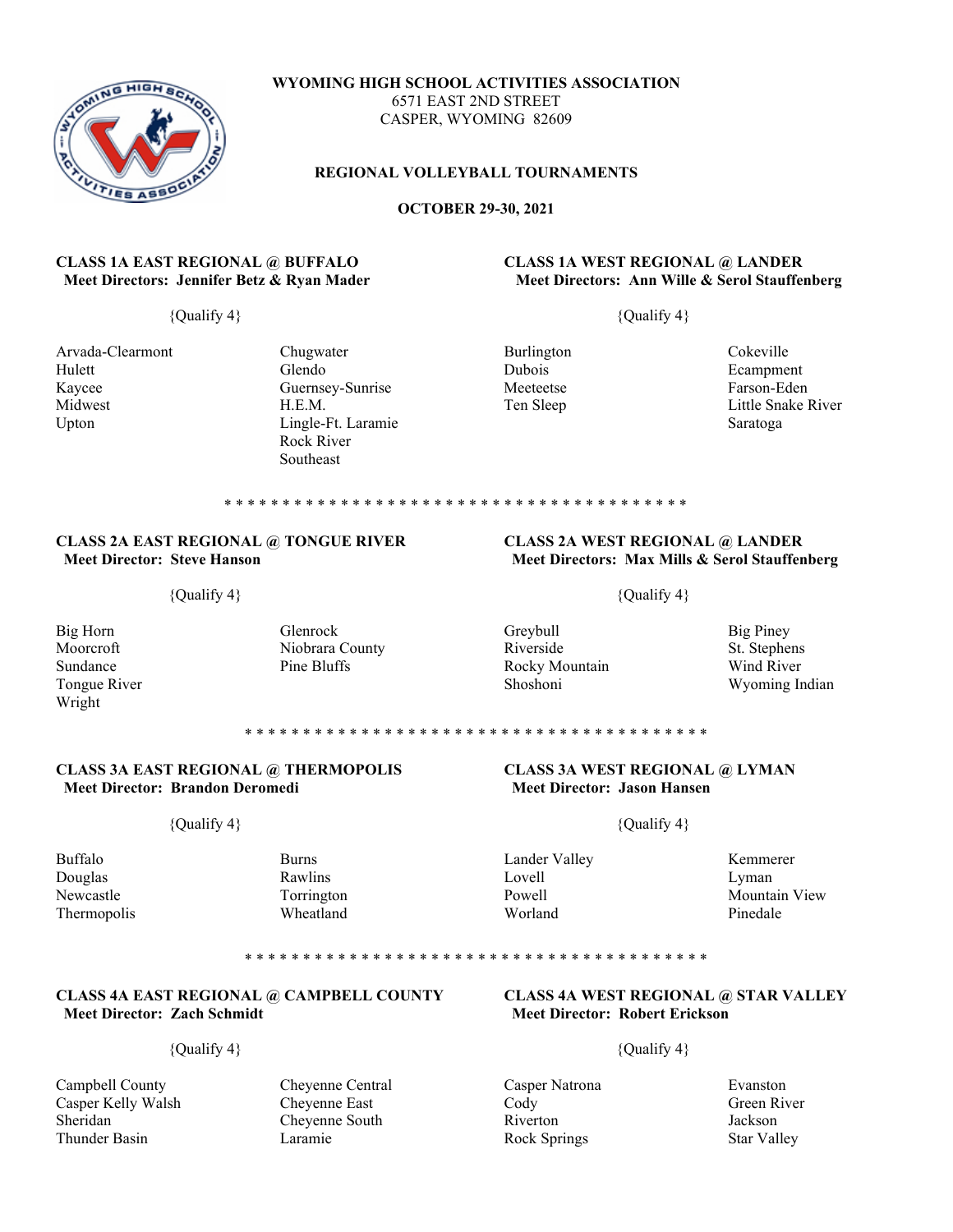

**WYOMING HIGH SCHOOL ACTIVITIES ASSOCIATION**

6571 EAST 2ND STREET CASPER, WY 82609

# **STATE VOLLEYBALL TOURNAMENT**

# **NOVEMBER 4-5-6, 2021**

## FORD WYOMING CENTER

## CHEERLEADERS

- 1. Your conduct most generally exemplifies the sportsmanship that is present in your school. We hope that your squad will at all times demonstrate a very high level of sportsmanship and compatibility.
- 2. Only volleyball teams will be allowed on the Ford Wyoming Center Floor.

We ask that you remain seated while a match is in progress (live ball) in order that spectator viewing is not obstructed.

The first row of designated team sections will be blocked off to all cheerleaders and spectators.

The first row will not be in use as to create a "buffer zone" between the fans and the teams.

- 3. Pep posters are not permitted inside the playing area at regional and state indoor events. Only signs made of non-rigid materials such as styrofoam, cloth and paper are permitted. Signs may be no larger than can be held by one person. No additional sign or flag supports of rigid materials such as wooden dowels, paint paddles, golf club shafts, etc., will be allowed.
- 4. All cheerleaders must show their passes before they will be admitted into the Ford Wyoming Center. Uniforms will not act as passes. You will not be permitted to enter without a pass. Each school that qualifies a team to the state tournament may pick up their fourteen cheerleader passes and one sponsor pass and one bus driver pass at the back door to the Ford Wyoming Center.
- 5. Please read and observe the cheerleading regulations in the WHSAA Handbook and the National Federation Spirit Rules Book.
- 6. The WHSAA, the Natrona County School District, the City of Casper, and the Ford Wyoming Center, or their agents or employees will not be held liable for any personal injury that may occur during cheerleading demonstrations. They will also not be liable for lost or stolen property, personal or otherwise.

In order to have a productive and successful tournament, we are asking for your help in regards to the items mentioned above. Thank you for your help and cooperation. Have a great tournament!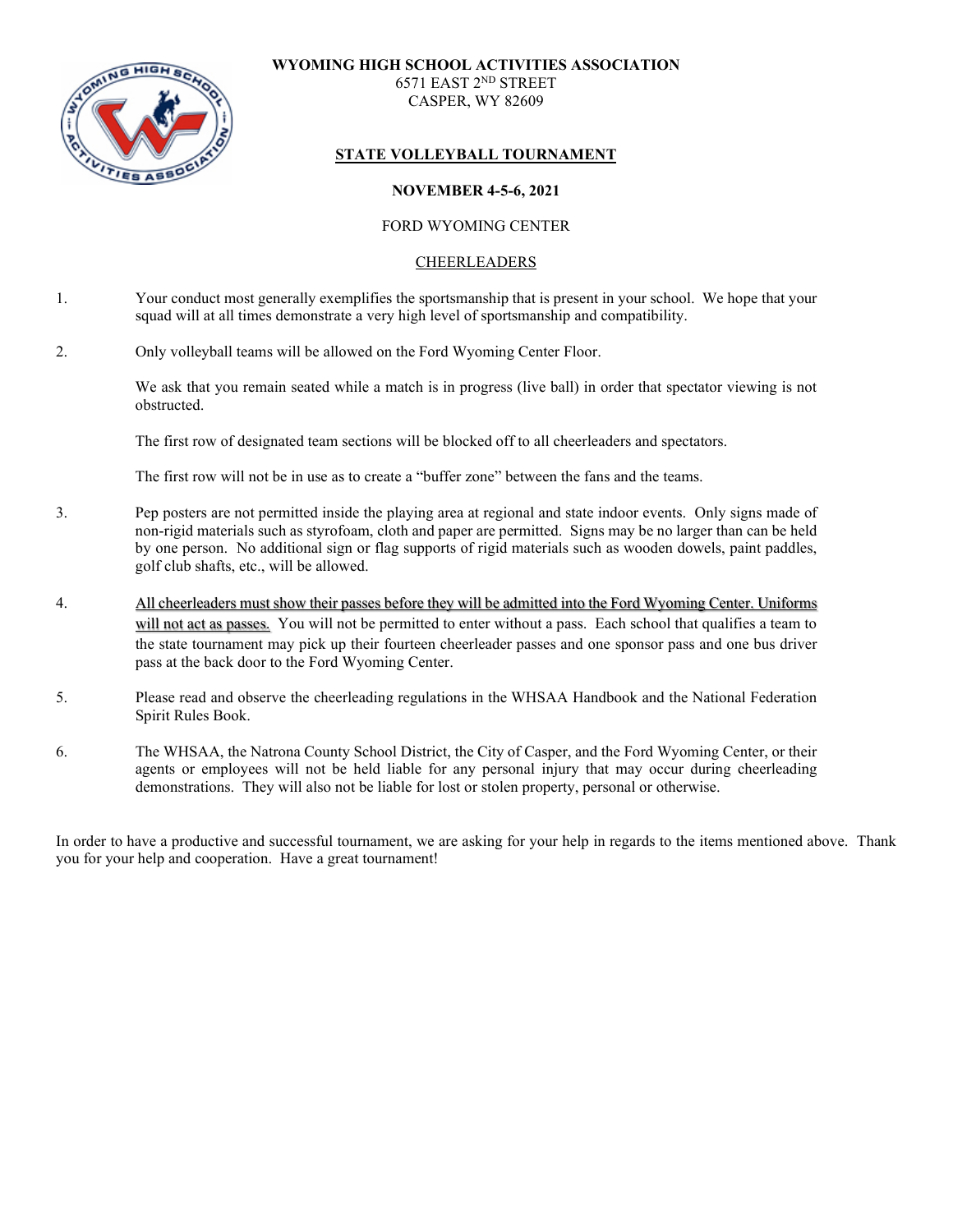

# **ALL CLASS STATE VOLLEYBALL November 4-5-6, 2021**

# FORD WTOMING CENTER

I would like to welcome you, your team and fans to the 2021 WHSAA All Class State Volleyball Tournament. I hope your experience in Casper will be both rewarding and memorable.

**TEAM ENTRANCE AND PARKING:** The team entrance is the back door of the Ford Wyoming Center located on the East side. You may drop your teams off at the entrance and park your vehicle in lot #11.

**TEAM PACKETS:** Packets are to be picked up Thursday upon your arrival

# **STARTING TIMES:**

Thursday  $-3:00$  p.m. Friday  $-1:00$  p.m. Saturday  $-9:00$  a.m.

# **DESIGNATION OF TEAMS:**

- 1) The team listed on the top of the bracket will be designated as the home team.
- 2) The visiting team will be the team on the bottom of the bracket.

# **NON-PLAYABLE AREA**: Rule 2-3-1 G

A ball is out of bounds and becomes dead when it touches or enters (from the direction of the court) a non-playable area such as adjacent courts, bleachers, benches, official's table, etc.

**WARM-UP TIME:** When games are in progress on an adjoining court - do not warm-up cross court

- 1) 20 minutes prior to match time, or sooner, coin toss and captain's meeting will take place in the back hallway
- 2) 14 minutes prior to match time, warm up begins (7-7) Clock will start immediately once court is cleared from the preceding game. **First games of each session, teams need to report 30 minutes before start time for coin toss. Warm up will begin 25 minutes before start time to allow for introductions and the National Anthem.**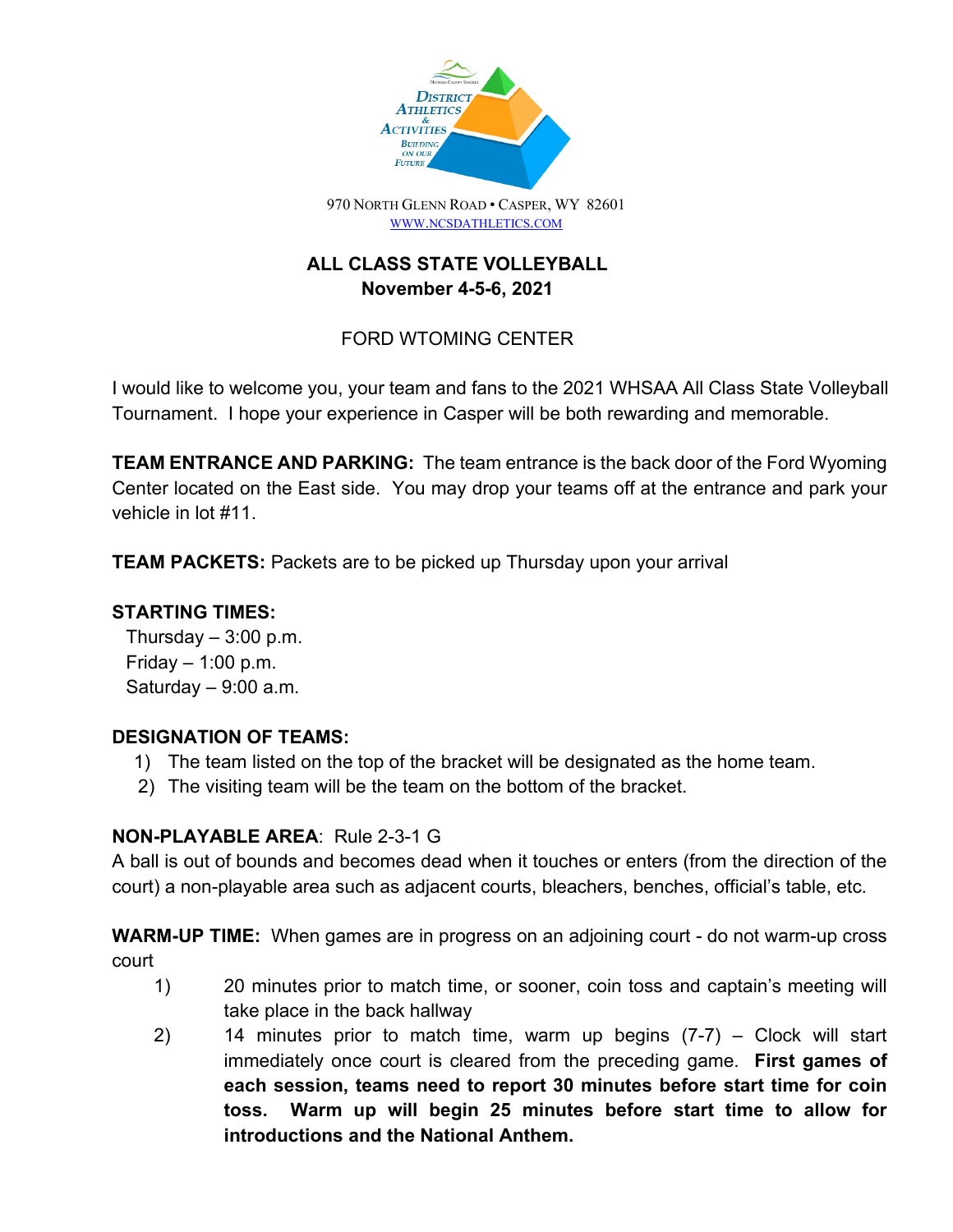**VIDEO TAPING:** Areas at the Ford Wyoming Center will be designated for videotaping. They are Sections 105 and 118. Outlets are available in these areas.

# **LOCKER ROOMS/TOWELS:**

- 1) No clothes or valuables are to be left in any locker rooms. Keep them with you at all times.
- 2) Locker room assignments will be posted.

3) Towels will be provided upon request prior to each game. A team representative must sign for these towels. They may be picked up at the table located by the back door of the arena. After the game, towels must be returned to the same table. Make sure that whoever returns the towels checks your school's name off the list in the presence of an attendant. **Towels not returned will cost \$2.50 each.**

**TROPHY PRESENTATION:** Third and fourth place awards will be presented on the court immediately upon the conclusion of all 2:00 p.m. matches. First and second place trophies will be presented on the court at the conclusion of all championship matches. No court warm-up will be permitted until the awards ceremony is completed and you are given approval by meet management.

**PEP POSTERS:** Pep posters are not permitted inside the playing area at regional and state indoor events. Only signs made of non-rigid materials such as styrofoam, cloth or paper are permitted. Signs may be no larger than can be held by one person. No additional sign or flag supports of rigid materials such as wooden dowels, paint paddles, golf club shafts, etc., will be allowed.

**CHEERLEADERS:** Please refer to cheerleading information sheet.

**FIRST ROW BUFFER:** The first row of each designated team section will not be in use as to create a "buffer zone" between the fans and the teams. The first row will be blocked off to all cheerleaders and spectators.

**NOISE MAKERS:** Artificial noise makers are not allowed indoors by WHSAA Rule 4.3.1.

**FOOD AT THE FORD WYOMING CENTER:** Individual players may bring bottled drinks in nonglass containers and fruit or packaged food into the building for their own consumption. This food must be confined to the locker rooms and warm up areas and must be brought in through the team entrance at the back door. Food supplied by other vendors may not be brought into the Events Center.

**WATER/SPORT DRINKS:** Water will be provided at the end of each court. Drinks taken to the bench area are to be in individual screw top or snap on lid, non-glass containers. Cups will **not** be provided.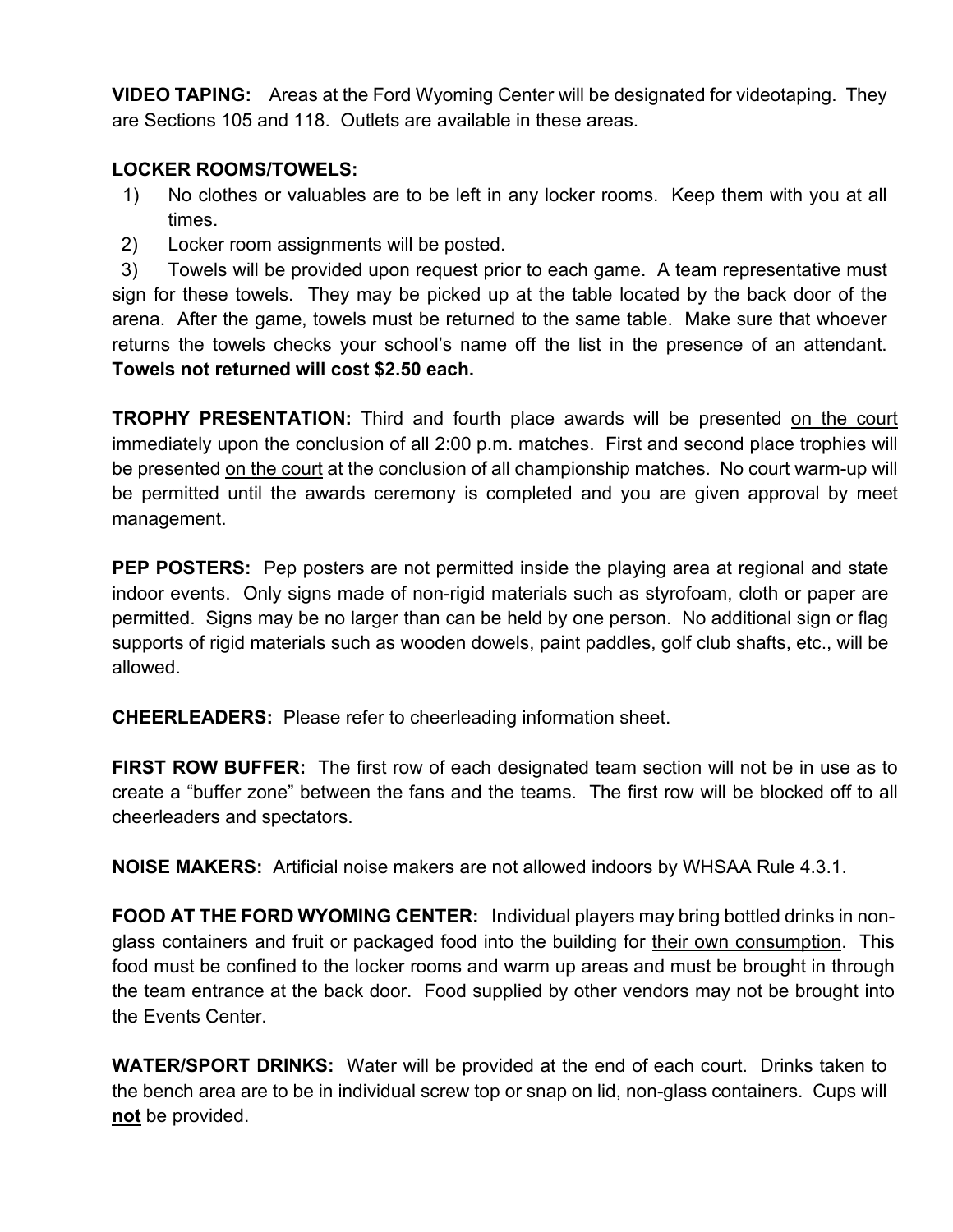**ATHLETIC TRAINERS:** A student trainer or certified trainer will be available throughout the tournament. If you have need of these services please call upon us. Please provide normal athletic supplies such as tape and pre-wrap.

**WORKER/VOLUNTEER ROOM:** A worker/volunteer room will be provided for tournament officials, coaches, administrators, and media members.

| <b>TICKET PRICES:</b>      | <b>Adult</b> | <b>Student</b> |
|----------------------------|--------------|----------------|
| All Day Thursday           | \$6.00       | \$4.00         |
| All Day Friday             | \$7.00       | \$5.00         |
| All Day Saturday           | \$10.00      | \$8.00         |
| <b>Finals</b>              | \$6.00       | \$5.00         |
| <b>All Tournament Pass</b> | \$20.00      | \$14.00        |

Tournament passes are available for pre-sale on the WHSAA website [\(www.whsaa.org\)](http://www.whsaa.org/). Click on "State Events" then "Volleyball" then "Order Your Tickets Online".

**MEDIA:** Only WHSAA credentialed media will be permitted in designated areas of the floor proper.

The WHSAA, the Natrona County School District, the city of Casper, the Ford Wyoming Center or their agents or employees will not be held liable for lost or stolen property, personal or otherwise.

I wish you the best of luck and know that you will have an enjoyable stay in Casper.

Terry Hooker Tournament Director

**TERRY J. HOOKER AMANDA HAPTONSTALL**<br> **CYNDEE GUTHMILLER TERRI COFFMAN**<br>
Program Facilitator **Program Facilitator** *Athletics/Activities Facilitator* Director Secretary Program Facilitator Athletics/Activities Facilitator S07-253-5461 307-253-5462 307-253-5462 307-253-5461 307-253-5462 307-253-5463 307-253-5460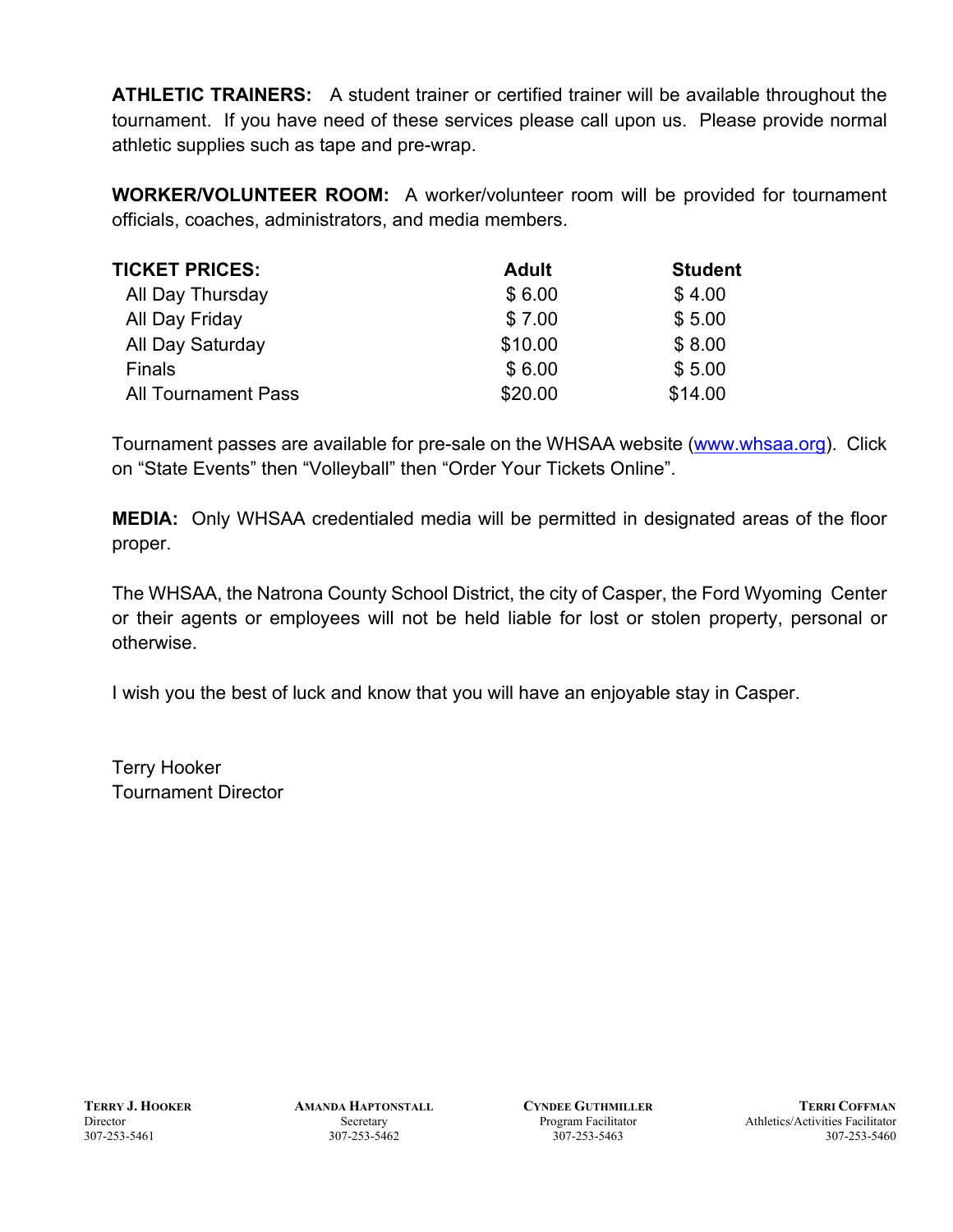# **WYOMING HIGH SCHOOL ACTIVITIES ASSOCIATION**



6571 EAST 2ND STREET CASPER, WYOMING 82609

# STATE VOLLEYBALL SCHEDULE

NOVEMBER 4-5-6, 2021

CASPER

Class 1A (In front of Sections 102 & 103) Class 2A (In front of Sections 120 &121) Class 3A (In front of Sections 105 & 106) Class 4A (In front of Sections 117 & 118)

# **THURSDAY, NOVEMBER 4, 2021**

#### **SESSION 1- First Round Matches**

| <b>MATCH</b>            | <b>CLASS</b>  | <b>TIME</b> |
|-------------------------|---------------|-------------|
| $\,1\,$                 | $1\mathrm{A}$ | 3:00 p.m.   |
| $\sqrt{2}$              | $2\mathrm{A}$ | 3:00 p.m.   |
| $\overline{\mathbf{3}}$ | $3A$          | 3:00 p.m.   |
| $\overline{4}$          | 4A            | 3:00 p.m.   |
| 5                       | $1\mathrm{A}$ | 4:30 p.m.   |
| $\sqrt{6}$              | $2\mathrm{A}$ | 4:30 p.m.   |
| $\boldsymbol{7}$        | $3A$          | 4:30 p.m.   |
| $\,$ $\,$               | $4\mathrm{A}$ | 4:30 p.m.   |
| 9                       | $1\mathrm{A}$ | 6:00 p.m.   |
| $10\,$                  | $2\mathrm{A}$ | 6:00 p.m.   |
| $11\,$                  | $3A$          | 6:00 p.m.   |
| $12\,$                  | $4\mathrm{A}$ | 6:00 p.m.   |
| 13                      | $1\mathrm{A}$ | 7:30 p.m.   |
| $14\,$                  | $2\mathrm{A}$ | 7:30 p.m.   |
| 15                      | $3A$          | 7:30 p.m.   |
| $16\,$                  | $4A$          | 7:30 p.m.   |

**\***Warm up note for between matches

A 14-minute warm up will be strictly enforced (7-7). The clock will start immediately once the court is cleared from the preceding game. **First games of each session, teams need to report 30 minutes before start time for coin toss. Warm up will begin 25 minutes before start time to allow for introductions and the National Anthem.** Ball activity warm-up behind the curtained area and in the locker room hallway will be permitted any time as long as care is taken so as not to damage the facility.

Coin toss and stretching will take place off court before 14-minute warm-up.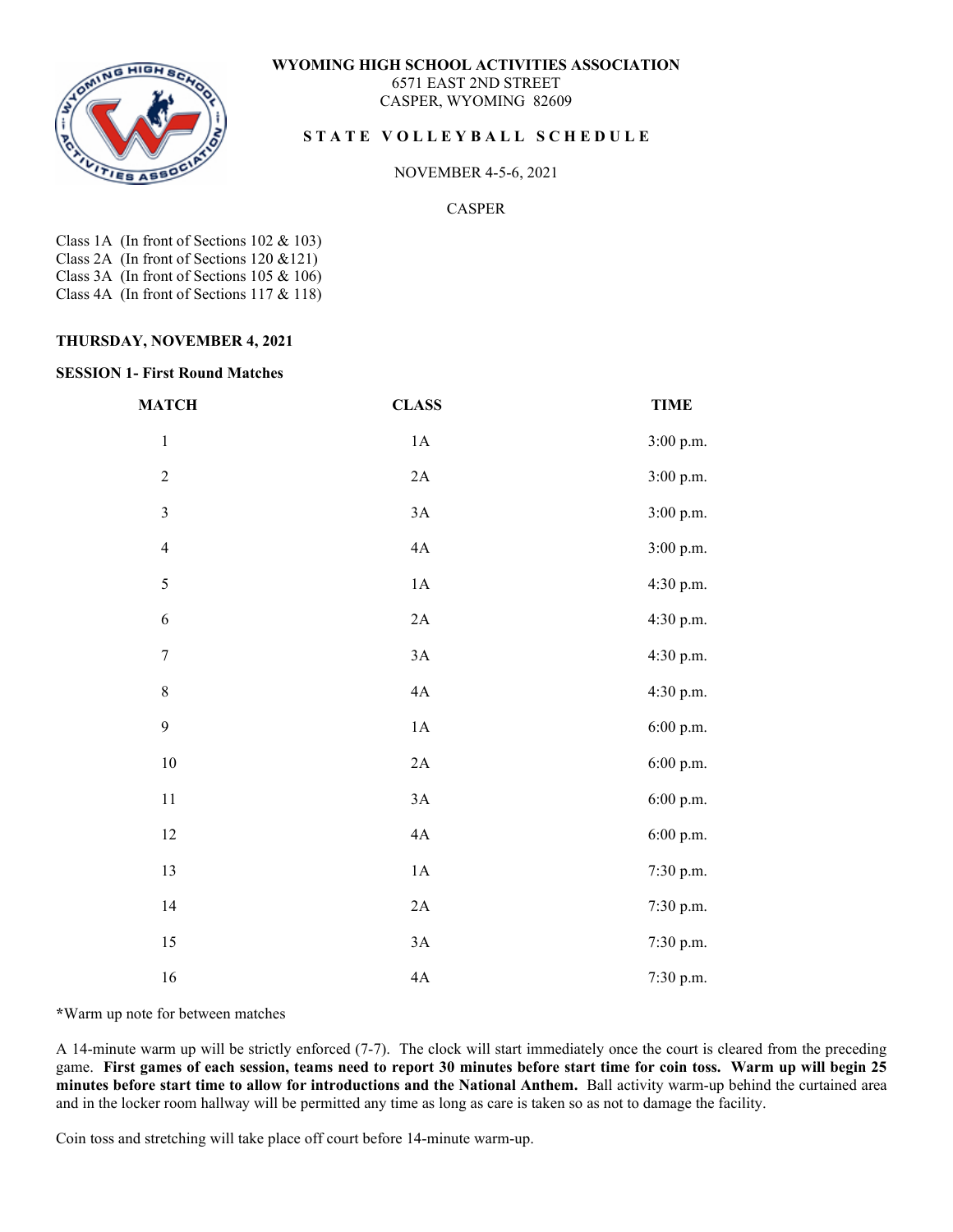# **2021 STATE VOLLEYBALL SCHEDULE** -- Page 2

- Class 1A (In front of Sections 102 & 103)
- Class 2A (In front of Sections 120 &121)
- Class 3A (In front of Sections 105 & 106)
- Class 4A (In front of Sections 117 & 118)

## **FRIDAY, NOVEMBER 5, 2021**

#### **9:00 a.m. - Wyoming Volleyball Coaches Association Meeting 10:00 a.m. - All State and All Star Selection Meetings**

**SESSION 2 - First Round Consolation Matches, Championship Semifinals**

| <b>MATCH</b> | <b>CLASS</b>  | <b>TIME</b> |
|--------------|---------------|-------------|
| 17           | $1\mathrm{A}$ | 1:00 p.m.   |
| 18           | $2\mathrm{A}$ | 1:00 p.m.   |
| 19           | 3A            | 1:00 p.m.   |
| $20\,$       | 4A            | 1:00 p.m.   |
| 21           | $1\mathrm{A}$ | 2:30 p.m.   |
| 22           | $2\mathrm{A}$ | 2:30 p.m.   |
| 23           | 3A            | 2:30 p.m.   |
| 24           | 4A            | 2:30 p.m.   |
| $25\,$       | $1\mathrm{A}$ | 4:30 p.m.   |
| $26\,$       | 2A            | 4:30 p.m.   |
| 27           | 3A            | 4:30 p.m.   |
| $28\,$       | 4A            | 4:30 p.m.   |
| 29           | $1\mathrm{A}$ | 6:00 p.m.   |
| 30           | 2A            | 6:00 p.m.   |
| 31           | 3A            | 6:00 p.m.   |
| 32           | 4A            | 6:00 p.m.   |

**\***Warm up note for between matches

A 14-minute warm up will be strictly enforced (7-7). The clock will start immediately once the court is cleared from the preceding game. **First games of each session, teams need to report 30 minutes before start time for coin toss. Warm up will begin 25 minutes before start time to allow for introductions and the National Anthem.** Ball activity warm-up behind the curtained area and in the locker room hallway will be permitted any time as long as care is taken so as not to damage the facility.

Coin toss and stretching will take place off court before 14-minute warm-up.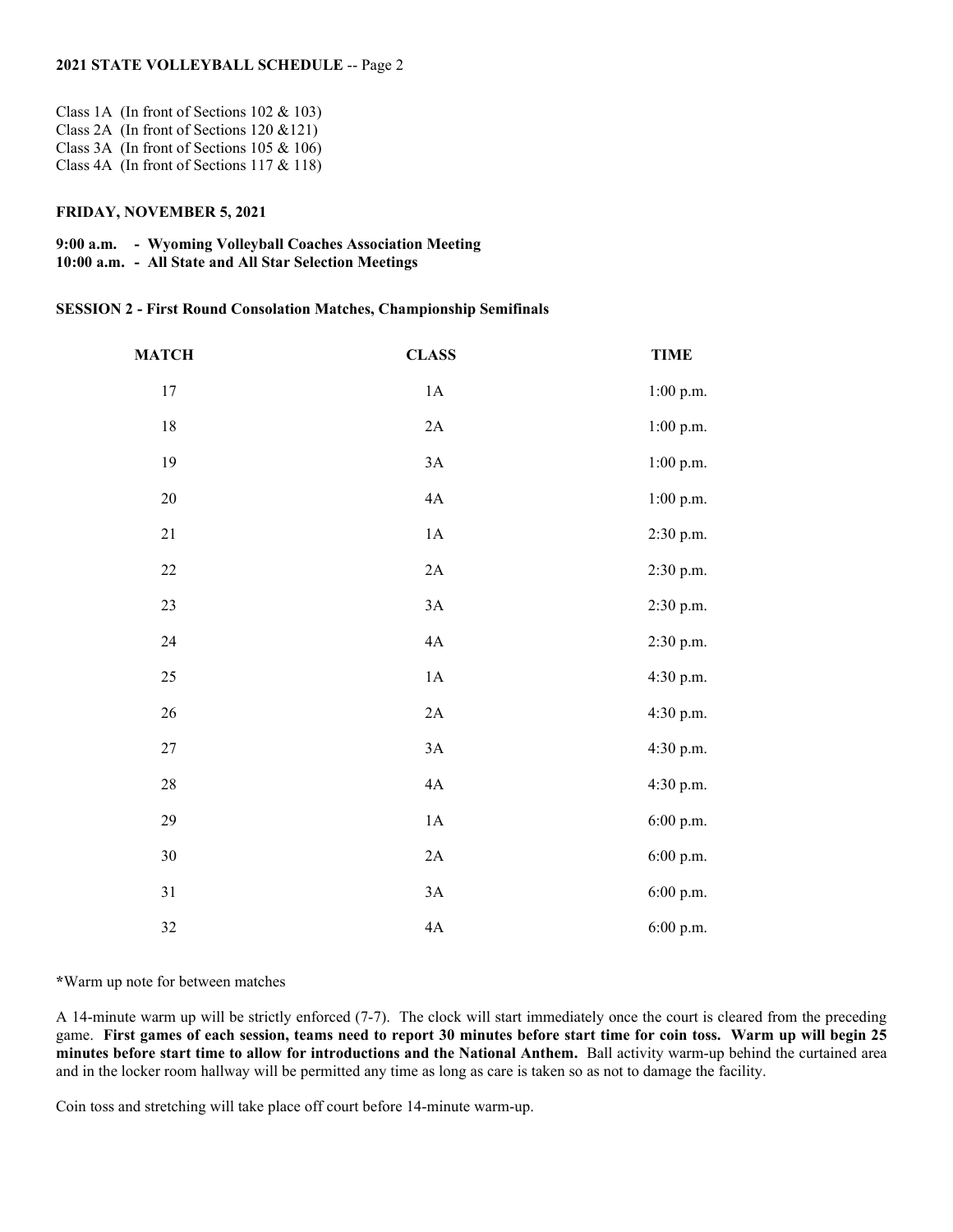## **2021 STATE VOLLEYBALL SCHEDULE** -- Page 3

- Class 1A (In front of Sections 102 & 103)
- Class 2A (In front of Sections 120 &121) Class 3A (In front of Sections 105 & 106)
- Class 4A (In front of Sections 117 & 118)

# **SATURDAY, NOVEMBER 6, 2021**

#### **SESSION 3 - Consolation Semifinals**

| <b>MATCH</b> | <b>CLASS</b> | <b>TIME</b> |
|--------------|--------------|-------------|
| 33           | 1A           | 9:00 a.m.   |
| 34           | 2A           | 9:00 a.m.   |
| 35           | 3A           | 9:00 a.m.   |
| 36           | 4A           | 9:00 a.m.   |
| 37           | 1A           | 10:30 a.m.  |
| 38           | 2A           | 10:30 a.m.  |
| 39           | 3A           | 10:30 a.m.  |
| 40           | 4A           | 10:30 a.m.  |

## **SESSION 4 - Consolation and Championship Finals**

| 41 | lА | $2:00$ p.m. | 3rd $&$ 4th |
|----|----|-------------|-------------|
| 42 | 2A | $2:00$ p.m. | 3rd $&$ 4th |
| 43 | 3A | $2:00$ p.m. | 3rd $&$ 4th |
| 44 | 4Α | $2:00$ p.m. | 3rd $&$ 4th |

\* All third & fourth place awards will be presented on the court immediately following the completion of the longest consolation match.

| 45 | lА | $4:00$ p.m. | Championship |
|----|----|-------------|--------------|
| 46 | 2Α | 4:00 p.m.   | Championship |
| 47 | 3A | 4:00 p.m.   | Championship |
| 48 | 4A | $4:00$ p.m. | Championship |

Awards will be presented on the court after completion of all championship matches.

\*Warm-up will begin after floor is cleared, awards for previous game are presented and administrator approval is given.